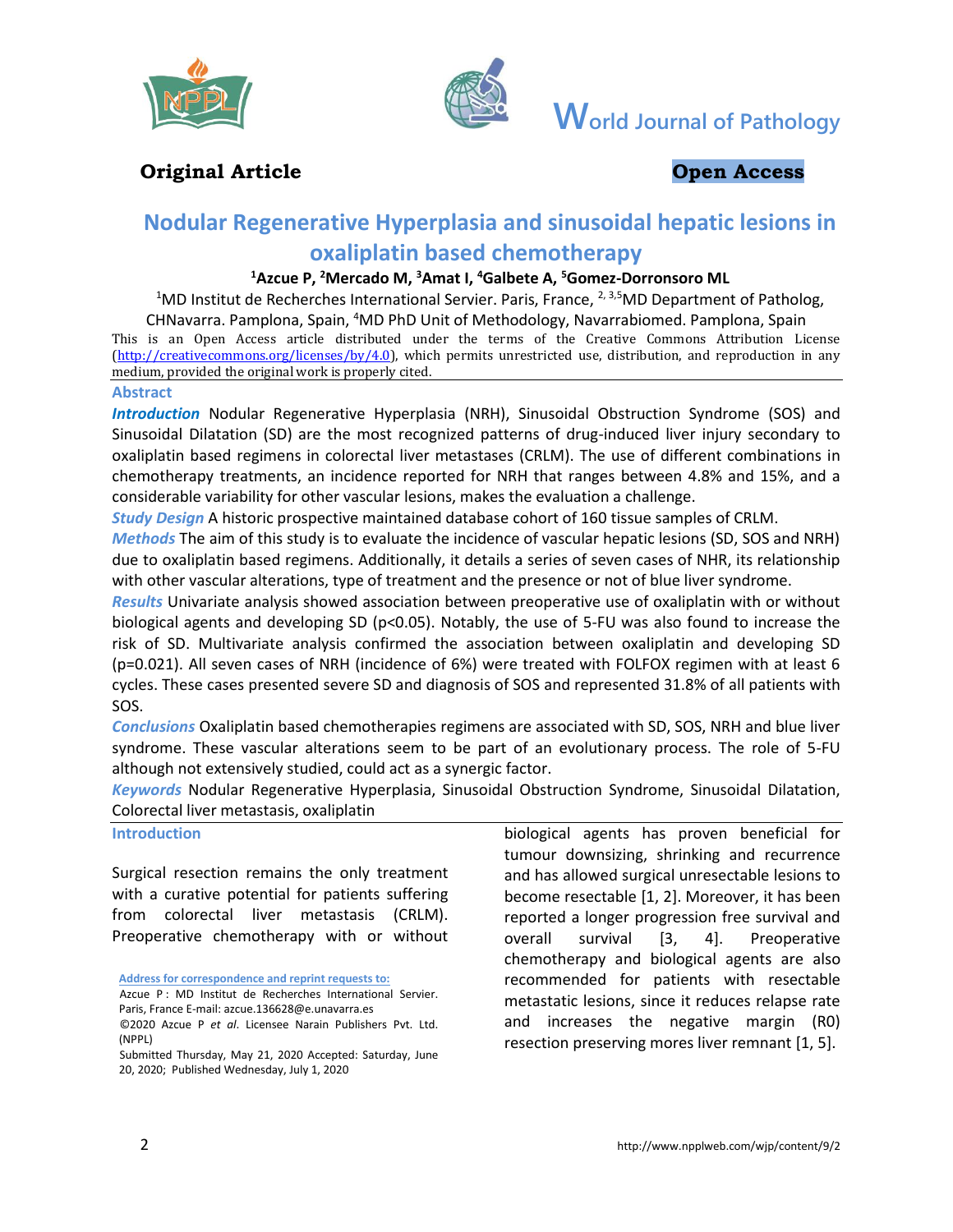| Table (1) –Clinical and Treatment Characteristics |
|---------------------------------------------------|
| N (%)                                             |
| 64 [9.9]                                          |
|                                                   |
| 44 (29.7)                                         |
| 104 (70.3)                                        |
|                                                   |
| 94 (63.5)                                         |
| 54 (36.5)                                         |
|                                                   |
| 91(61.5)                                          |
| 57 (38.5)                                         |
|                                                   |
| 99 (67.8)                                         |
| 88 (59.5)                                         |
| 21 (14.4)                                         |
| 17 (11.5)                                         |
|                                                   |
| 39 (26.4)                                         |
| 23 (15.5)                                         |
| 32 (21.6)                                         |
|                                                   |

**Table (1) –Clinical and Treatment Characteristics**

*\* Values are mean.*

The addition of oxaliplatin, irinotecan and capecitabine to the classic chemotherapy regimens based on 5-fluorouracil (5-FU) remain the most recommended preoperative treatments in different combinations for CRLM [6, 7]. However, a negative effect of the addition of these drugs as histopathological liver lesions has been studied by de Leve et al. and Rubbia-Brandt et al. These studies focus on the repercussion on the remaining hepatic parenchyma by evaluating the integrity of the sinusoidal wall and its relationship with treatment [8, 9].

In this context, Vauthey ET. Al. described these effects as steatosis, steatohepatitis and sinusoidal injury [10]. The most important vascular lesions described within chemotherapy regimens based on oxaliplatin are Sinusoidal Dilatation (SD), the presence of perisinusoidal fibrosis in the Sinusoidal Obstruction Syndrome (SOS) and Nodular Regenerative Hyperplasia (NRH) [11–13]. Finally, the blue liver syndrome has been described as a macroscopic expression of advanced vascular lesions [14].



Figure 1. Masson trichrome a)Centrilobular sinusoidal dilatation X200 b)Endothelial sinusoids disruption, hepatocellular atrophy and perisinusoidal fibrosis (SOS) X200

The incidence of SD, SOS and NRH varies greatly among published series. This is probably due to a lack of standardization and heterogenic histologic description of these lesions. Nevertheless, Pathology reporting protocols clearly recommends that a histological report should include the evaluation of these alterations in the non-tumoural post-treatment liver [15,16]. Furthermore, the repercussion in morbidity mortality and the effect on outcome is still unclear [17].

Longer survival rates have been published with the use of biological agents such as bevacizumab and cetuximab in addition to standard chemotherapy regimens. A potential benefit of bevacizumab, in addition to oxaliplatin based regimens, has even been published as "protector" for developing vascular hepatic lesions [18–20]. In contrast, the histological effects in the liver of cetuximab have not been extensively studied.

Liver NRH and SOS are the most severe lesions within the spectrum of the vascular damage attributed to oxaliplatin based treatments. After the first reports alerting about these alterations, different series have established an incidence of NRH, varying from 4.8% to 15% [20–22]. Among the liver vascular lesions mentioned previously, the NRH is the least frequent and its impact is poorly known. Likewise, there is considerable variability in the incidence published when evaluating SD and SOS due to chemotherapy.

As a result, the objective of the present manuscript is to establish the incidence of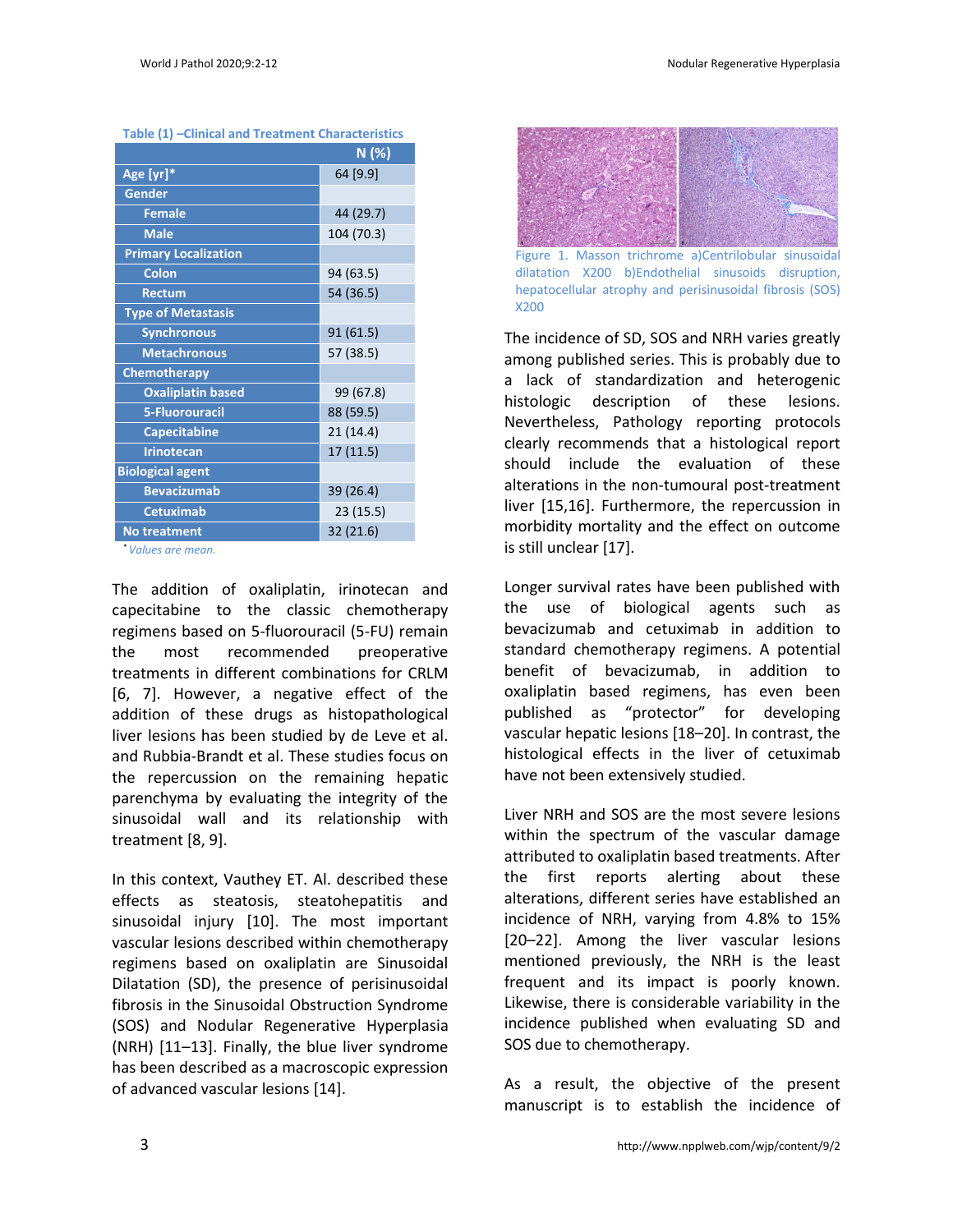|            |     | <b>SOS</b><br><b>Yes (%)</b><br>No (%) |                        | <b>NRH</b><br><b>Yes (%)</b><br>No (%) |                        |  |
|------------|-----|----------------------------------------|------------------------|----------------------------------------|------------------------|--|
| <b>SD</b>  | Yes | 22 (46.8%)<br>25 (53.2%)               | P < 0.001 <sup>1</sup> | (14.9%)<br>7<br>40 (85.1%)             | $p = 0.0011$           |  |
|            | No  | $(0.0\%)$<br>$\Omega$<br>69 (100%)     |                        | $(0.0\%)$<br>0<br>69 (100%)            |                        |  |
| <b>SOS</b> | Yes | -                                      |                        | (31.8%)<br>15 (68.2%)                  | P < 0.001 <sup>1</sup> |  |
|            | No  |                                        |                        | $(0.0\%)$<br>0<br>94 (100%)            |                        |  |

**Table (2) –Association analysis between events of interest in the preoperative treatment group**

*<sup>1</sup> Estimated using Fisher's exact test method, two-tailed;*

*SD: Sinusoidal Dilatation; SOS: Sinusoidal Obstruction Syndrome; NRH: Nodular Regenerative Hyperplasia* p value considered significant when **< 0.05**

vascular hepatic lesions, namely SD, SOS and NRH, due to oxaliplatin based regimens in a cohort of 160 surgical specimens of CRLM from our hospital and to describe the occurrence of seven cases of NHR.

#### **Patients and Methods**

A historic prospective maintained database of 160 liver resections that underwent preoperative chemotherapy and surgery due to CRLM was assessed for SD, SOS and NRH. The resections, with curative intention, took place between 2007 and 2013 at the Pathology Department of the Hospital Complex of Navarra (Pamplona, Spain). All patients were revised and approved by the Multidisciplinary Committee of Digestive Tumours board.

Preoperative chemotherapy was defined as at least six cycles of any chemotherapy regimen within six months prior to surgical liver resection. Only specimens with available nontumoural liver parenchyma >20mm away from the metastasis for histological evaluation were included. Each resection was then carefully reviewed for metastatic synchronicity or metachronicity, primary localization, type of chemotherapy regimens and biological agents, number of chemotherapy cycles and date of surgery.

Twelve (12) patients were lost either for not meeting the criteria abovementioned or insufficient pathological or clinical data during this assessment. The remaining 148 liver resections, including primary clinical characteristics, chemotherapy and type of biological agent, are described in Table 1. The series consist of 44 women and 104 men, with a median age in years of 64 (Standard Deviation 9.9). Synchronous metastases were reported in 91 cases and metachronous in 57. Thirty-two patients did not receive any preoperative treatment and acted as control group.

Ninety-nine (99) cases received oxaliplatin based regimens, eighty (80/99) were in combination with 5-FU with or without irinotecan/capecitabine. Seventeen (17) cases did not received oxaliplatin and were based in either irinotecan or capecitabine, of which eight (8/17) were in combination with 5-FU.

Within the oxaliplatin based group, fifty-one (51/99) received biological agent (34 bevacizumab and 17 cetuximab). In the group not receiving oxaliplatin, eleven (11/17) received biological agent (5 bevacizumab and 6 cetuximab).

All clinical decisions were made homogenously at Multidisciplinary Hepato-oncology board.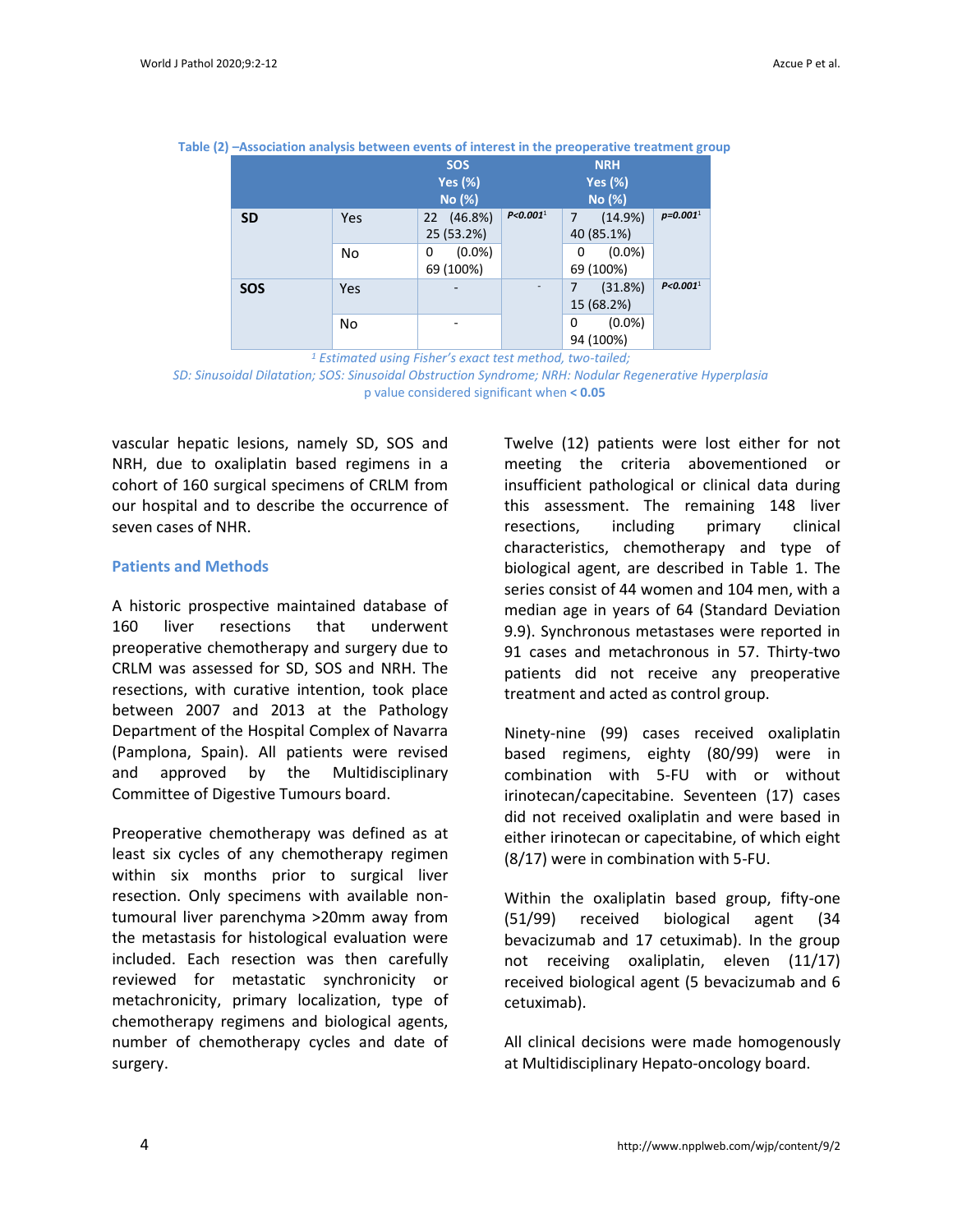| Table (3) -Subgroup analysis by treatment group |                                       |                                         |               |                                                        |               |                                           |               |
|-------------------------------------------------|---------------------------------------|-----------------------------------------|---------------|--------------------------------------------------------|---------------|-------------------------------------------|---------------|
|                                                 |                                       | <b>SD</b><br><b>Yes (%)</b><br>No (%)   |               | <b>SOS</b><br><b>Yes (%)</b><br>No (%)                 |               | <b>NRH</b><br><b>Yes (%)</b><br>No (%)    |               |
|                                                 | <b>Oxaliplatin based chemotherapy</b> |                                         |               |                                                        |               |                                           |               |
| <b>Other</b><br>treatments                      | Ox                                    | $(44.4\%)$<br>44<br>55 (55.6%)          | $p = 0.0592$  | 22 (22.2%)<br>77 (77.8%)                               | $p = 0.0392$  | $(7.1\%)$<br>$\overline{7}$<br>92 (92.9%) | $p = 0.591^2$ |
|                                                 | Others                                | (17.6%)<br>$\overline{3}$<br>14 (82.4%) |               | $(0.0\%)$<br>$\mathbf{0}$<br>17 (100%)                 |               | $(0.0\%)$<br>$\Omega$<br>17 (100%)        |               |
| <b>Bevacizumab</b>                              | Ox                                    | 28<br>$(43.1\%)$<br>37 (56.9%)          | $p = 0.7051$  | 16 (24.6%)<br>49 (75.4%)                               | $p=0.4281$    | $\overline{4}$<br>(6.2%)<br>61 (93.8%)    | $p = 0.689^2$ |
|                                                 | Ox+ Bev                               | 16<br>$(47.1\%)$<br>18 (52.9%)          |               | 6<br>(17.6%)<br>28 (82.4%)                             |               | 3(8.8%)<br>31 (91.2%)                     |               |
| 5-FU                                            | Ox                                    | 6<br>(31.6%)<br>13 (68.4%)              | $p = 0.2091$  | $(10.5\%)$ $p=0.229^2$<br>$\overline{2}$<br>17 (89.5%) |               | $(0.0\%)$<br>$\Omega$<br>19 (100%)        | $p = 0.340^2$ |
|                                                 | Ox+ 5-FU                              | 38<br>(47.5%)<br>42 (52.5%)             |               | 20 (25.0%)<br>60 (75.0%)                               |               | (8.8%)<br>$\overline{7}$<br>73 (91.3%)    |               |
| No preoperative treatment group                 |                                       |                                         |               |                                                        |               |                                           |               |
| <b>Oxaliplatin</b>                              | <b>None</b>                           | $(0.0\%)$<br>$\mathbf{0}$<br>32 (100%)  | $p < 0.001^2$ | $(0.0\%)$<br>$\Omega$<br>32 (100%)                     | $p = 0.001^2$ | $(0.0\%)$<br>$\Omega$<br>32 (100%)        | $p = 0.193^2$ |
|                                                 | Ox                                    | $(44.4\%)$<br>44<br>55 (55.6%)          |               | 22 (22.2%)<br>77 (77.8%)                               |               | $(7.1\%)$<br>$\overline{7}$<br>92 (92.9%) |               |
| $5-FU$                                          | None                                  | $(0.0\%)$<br>0<br>32 (100%)             | $p<0.001^2$   | $(0.0\%)$<br>$\mathbf{0}$<br>32 (100%)                 | $p=0.002^2$   | $\mathbf{0}$<br>$(0.0\%)$<br>32 (100%)    | $p = 0.1872$  |
|                                                 | $5-FU$                                | 39<br>(44.3%)<br>49 (55.7%)             |               | 20 (22.7%)<br>68 (77.3%)                               |               | $(8.0\%)$<br>$\overline{7}$<br>81 (92.0%) |               |

*<sup>1</sup> Estimated using Chi-squared method;*

*<sup>2</sup> Estimated using Fisher's exact test method, two-tailed;*

*SD: Sinusoidal Dilatation; SOS: Sinusoidal Obstruction Syndrome; NRH: Nodular Regenerative Hyperplasia; Ox: Oxaliplatin based chemotherapy; 5-FU: 5-Fluorouracil based chemotherapy; Bev: Bevacizumab p value considered significant when <0.05*

#### **Pathological Study**

All tissue was formalin-fixed and paraffinembedded. Morphological analysis was made on haematoxylin and eosin (HE), Masson's trichrome and reticulin stains. Histopathological review was made by two different expert pathologists blinded to the medical history or chemotherapy regimens. To evaluate and classify histologically the liver damage secondary to chemotherapy a protocol developed by Gómez Dorronsoro *et al*., [23] was used for our evaluation.

The slides were reviewed for histological features of SD, NRH and perisinusoidal fibrosis for SOS. These lesions were evaluated and graded according to the degree presented by Rubbia-Brandt *et al*., [20]. SD was graded 0, 1, 2 or 3: 0, absent; 1, mild (centrilobular involvement limited to one-third of the lobular surface); 2, moderate (centrilobular involvement in two-thirds of the lobular surface); and 3, severe (complete centrilobular involvement). As an evolution of SD, the presence of perisinusoidal fibrosis was used to determine histological SOS as present or absent, as is described by consensus [23] protocol as high grade sinusoidal lesions.

Finally, NRH was defined as a micronodular transformation of the liver on behalf of hepatocyte nodules delimited by atrophic trabecules in the absence of fibrous septa, which is evident with HIM in the majority of examined areas, and then confirmed with reticuline. NRH was evaluated as present or absent.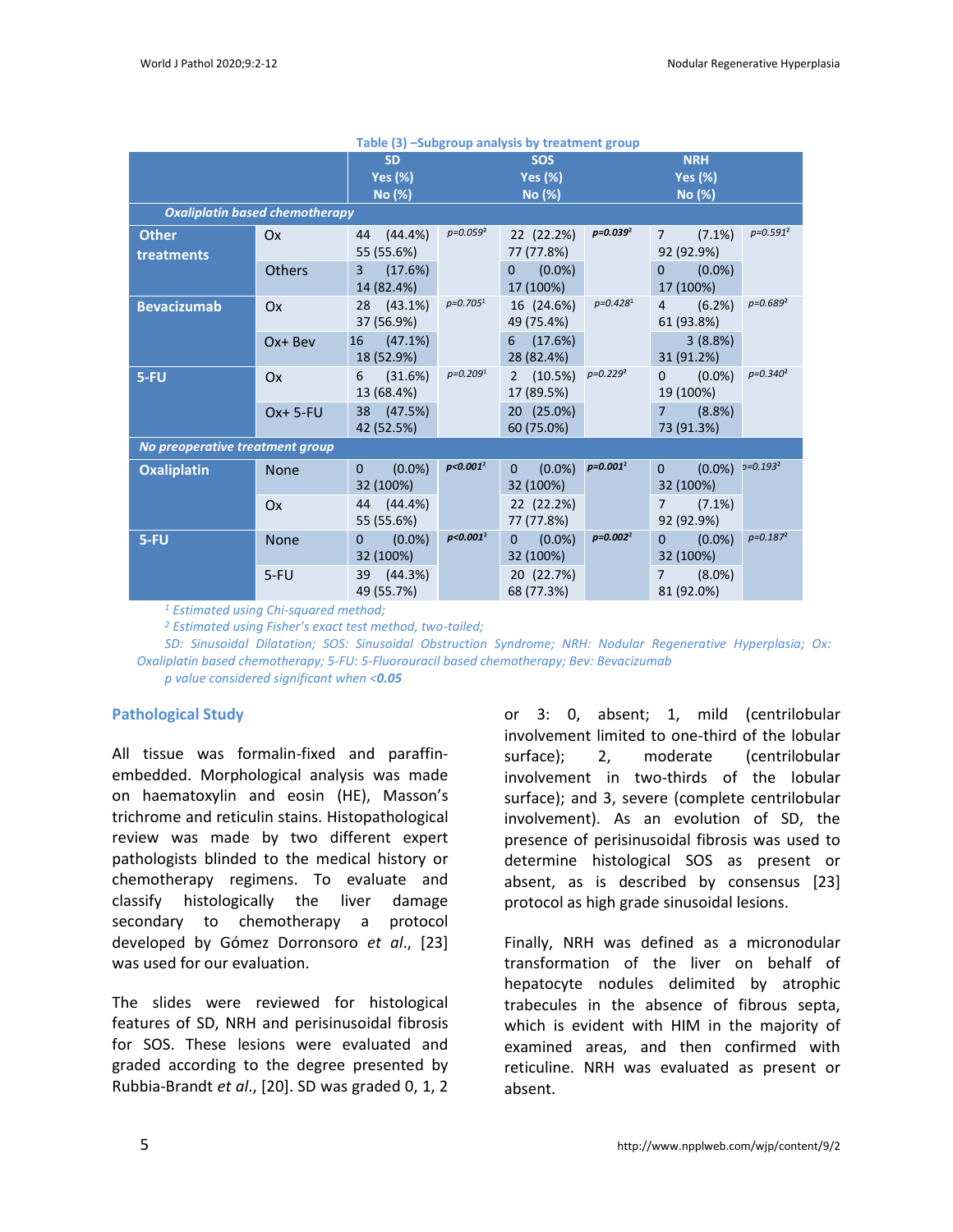

Figure 2. NRH a) Fresh cut section of a liver **micronodular transformation b) Nodular regenerative Hyperplasia. Reticulin staining X100**

Further review was made for the NRH cases for clinical signs including portal hypertension, hepatic insufficiency, embolization, blue liver and type of surgery.

#### **Statistical Analysis**

For statistical analysis purposes all variables were treated as dichotomic variables except for age. SD was considered as positive if any grade 1, 2 or 3 was assessed by the expert pathologist and negative for grade 0.

Association between variables was determined using Fisher's test and  $\chi^2$  test. Univariate and multivariate analysis was made using logistic regression model. The variables used were the presence or absence between dilatation any grade, presence or absence of SOS, the use of oxaliplatin based chemotherapy, other chemotherapy used, biological agent, localization, sex and synchronous or metachronous metastasis. Statistical significance was set as two tailed p-value of  $< 0.05.$ 



**Figure 3: Blue liver. Hepatic surface.**

This study has been performed in accordance with the World Medical Association Declaration of Helsinki.

#### **Results**

Our series consisted of 148 liver resections, where 116 received preoperative chemotherapy and 32 received only surgery as treatment and acted as a control group.

Among the group treated with preoperative chemotherapy, SD was present in 47/116 specimens, of which 44/47 were treated with a regimen containing oxaliplatin and 16/47 in combination with bevacizumab. As an evolution of the previous lesion, SOS, as presence of fibrosis (Figure 1), was present in 22/116 specimens, all of them with a regimen containing oxaliplatin and only 6/22 in combination with bevacizumab. NRH was found on 7/116 specimens, all of them 7/7 treated with a FOLFOX regimen (5-FU + Leucovorin + Oxaliplatin) and 3/7 in combination with bevacizumab.

Notably, among the control group there were no findings of SD, SOS or NRH in any specimen.

The association analysis in Table 2 highlights the interrelationship between the vascular lesions. From the 47 specimens with SD, 22/47 presented SOS and 7/47 NRH. All cases of SOS presented along with SD and all cases of NRH had SOS and SD. Statistical significance was achieved between the three events of interest.

#### *Chemotherapy subgroup analysis*

A subgroup analysis was performed by treatment group (oxaliplatin and control group), the results are presented in Table 3. Oxaliplatin based chemotherapy is associated with the development SD (p=0.059) and SOS (p=0.039) when compared to other chemotherapies in independence of biologic agent used. One case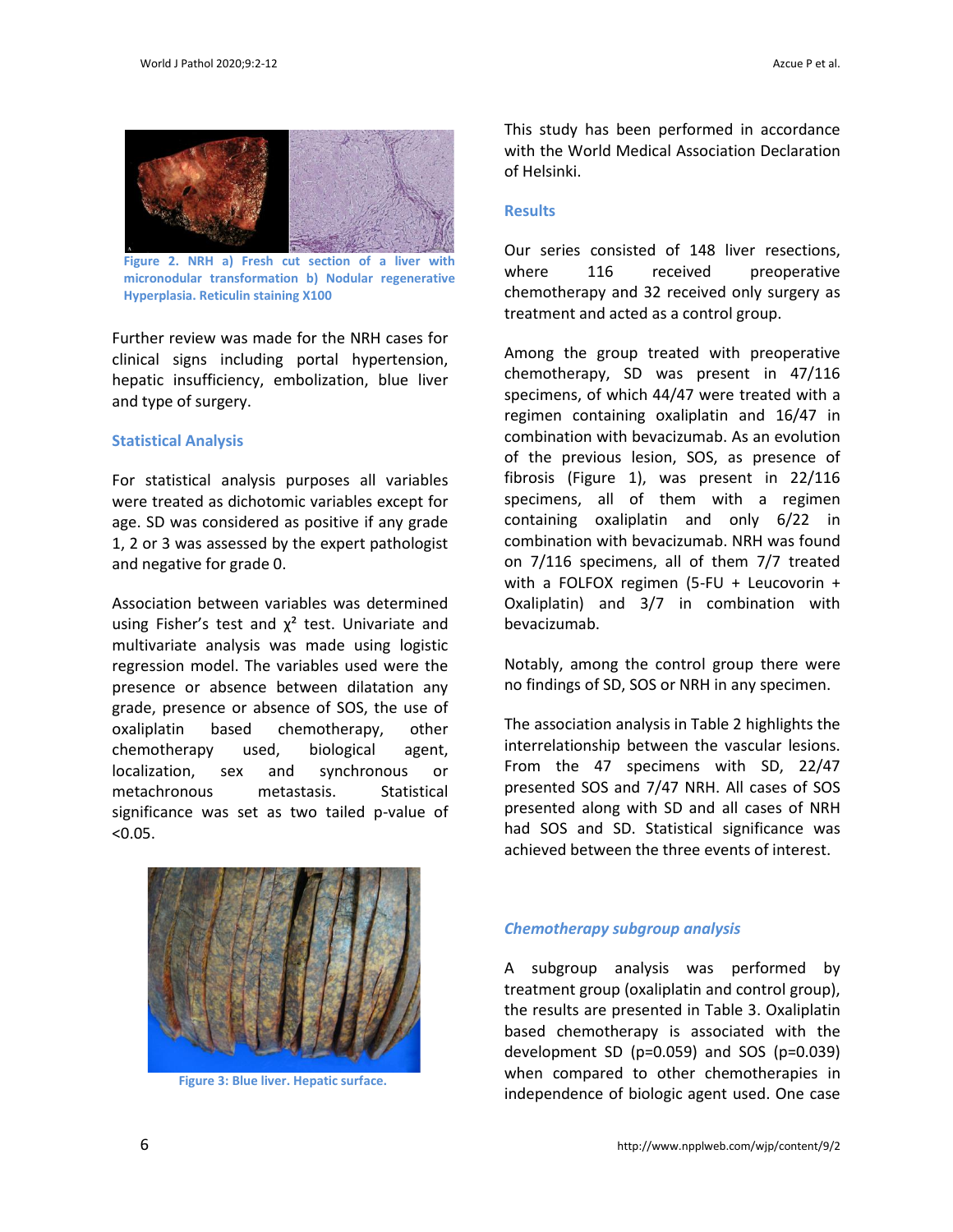| Age | Gender | Location | of<br><b>Type</b><br>metastases | <b>Preoperative</b><br>regimen | Adjuvant<br>Agent | #<br><b>of</b><br>cycles | of<br><b>Type</b><br><b>Surgery</b> | <b>Histologic</b><br>al findings | <b>Clinical</b><br>findings |
|-----|--------|----------|---------------------------------|--------------------------------|-------------------|--------------------------|-------------------------------------|----------------------------------|-----------------------------|
| 62  | Male   | Rectum   | Synchronous                     | <b>FOLFOX</b>                  | Cetuximab         | 6                        | Left                                | (3),<br><b>SD</b>                | Embolization                |
|     |        |          |                                 |                                |                   |                          | hepatectomy                         | SOS                              | Hep insuff.                 |
| 67  | Male   | Rectum   | Metachronous                    | <b>FOLFOX</b>                  | Bevacizumab       | 6                        | Left                                | (2),<br>SD                       | <b>Blue Liver</b>           |
|     |        |          |                                 |                                |                   |                          | hepatectomy                         | SOS                              |                             |
| 76  | Male   | Rectum-  | Synchronous                     | <b>FOLFOX</b>                  | None              | 12                       | Left                                | (3),<br><b>SD</b>                | <b>Blue Liver</b>           |
|     |        | Sigma    |                                 |                                |                   |                          | hepatectomy                         | SOS                              |                             |
| 75  | Male   | Rectum   | Synchronous                     | <b>FOLFOX</b>                  | Bevacizumab       | 6                        | Seg. V                              | (2),<br>SD                       | $\overline{\phantom{a}}$    |
|     |        |          |                                 |                                |                   |                          |                                     | SOS,                             |                             |
| 69  | Male   | Colon    | Synchronous                     | <b>FOLFOX</b>                  | Cetuximab         | 6                        | Hepatectom                          | (2),<br><b>SD</b>                | <b>Blue Liver</b>           |
|     |        |          |                                 |                                |                   |                          | y of seg. II-II                     | SOS                              |                             |
| 50  | Male   | Colon    | Synchronous                     | <b>FOLFOX</b>                  | Cetuximab         | 7                        | Hepatectomy                         | (2),<br>SD                       | <b>Blue Liver</b>           |
|     |        |          |                                 |                                |                   |                          | οf<br>II,<br>seg.                   | SOS                              |                             |
| 59  | Male   | Rectum   | Synchronous                     | <b>FOLFOX</b>                  | Bevacizumab       | 6                        | Left                                | (2),<br><b>SD</b>                | Embolization                |
|     |        |          |                                 |                                |                   |                          | hepatectomy                         | SOS                              |                             |

#### **Table 4: Description of NRH cases**

+ seg. V-VIII *Seg: segmentomy; Hep. insuff: Hepatic insufficiency; SD (x): Sinusoidal Dilatation (grade); FOLFOX: 5-FU/Leucovorin/Oxaliplatin.*

of SD was found for a patient receiving 5-FU without oxaliplatin.

When comparing oxaliplatin based chemotherapy group with the group without preoperative treatment, a statistical significant association was found on both SD and SOS (both p<0.001). Furthermore, when comparing the 5-FU with the control group, a statistical significant association was also found on both SD and SOS (p=0.001 and p=0.002 respectively).

Similarly, the univariate analysis showed association between preoperative use of oxaliplatin based chemotherapy with or without biological agents and developing SD (p<0.05). Notably, the use of 5-FU was also found to increase the risk of both liver vascular lesions, although it did not reach statistical significance (p=0.09). Additionally, our results did not confirm any protective effect of bevacizumab on SD (p=0.632), nor cetuximab (p=0.747).

Finally, the multivariate analysis confirmed a statistically significant association between oxaliplatin based chemotherapy and developing SD (p=0.021).

#### **NRH description of cases**

There were 7 cases of NRH (Figure 2) which presented morphological changes of SD and diagnosis of SOS as summarized in Table 4. These cases represent 31.8% of all patients with SOS. Notably, all NRH cases were men and were treated with FOLFOX regimens with at least 6 cycles at the moment of assessment. These patients presented a median age of 62 (range: 47-83). Two underwent embolization, one presented portal hypertension, one hepatic insufficiency and blue liver was reported in 4 patients who afterwards were diagnosed of NRH. A major or complex type of hepatectomy was seen in 6 of the 7 patients.

In our series, nine patients were reported with blue liver macroscopic appearance (Figure 3). All of them were treated with oxaliplatin based chemotherapy and diagnosed with high grade SD and SOS. In four of them NRH was present.

#### **Discussion**

The findings of this study have demonstrated an association between preoperative oxaliplatin based chemotherapy in CRLM patients and the development of histological vascular liver lesions. The use of biological agents has not proven beneficial as "protector" of the liver. Furthermore, this study has provided a detailed description of seven NRH cases and its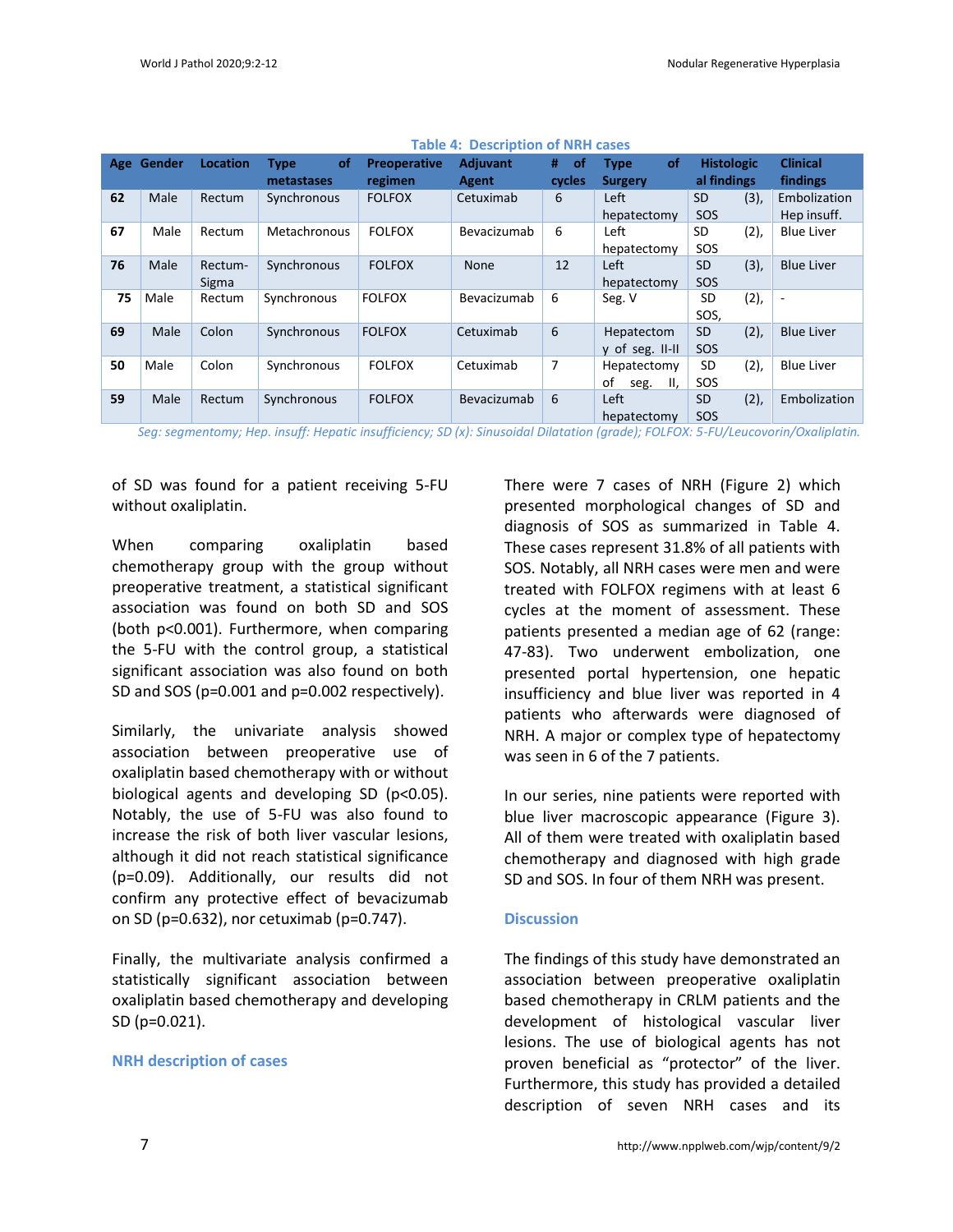relationship with FOLFOX chemotherapy regimen, SD, SOS and blue liver syndrome.

Oxaliplatin based chemotherapy is the gold standard treatment for colorectal cancer especially in the metastatic setting. It has been associated with vascular liver lesions, mainly with SD, SOS and, less frequently, NRH [13, 24– 26].

In our study the incidence of SD in oxaliplatin based regimens is consistent with what has been reported in literature. Such incidence varies depending on the grading and therefore definition of SD. If SD is considered only in severe dilatation (grade 2 or 3), the incidence in our series is of 26,7% while previously reported range is between 9,7% and 23% (27). However, if SD is considered as part of an evolutive process, mild dilatation (grade 1) is also comprised as presence of SD, in our series the incidence is of 40,5%. This result is slightly underrepresented compared to the incidence ranged between 52% and 56% reported in literature [27, 28] and up to 79% first described by Rubbia-Brandt *et al*., [20].

Our study has shown oxaliplatin based chemotherapy as a predictor for developing SD. In the multivariate analysis, when SD was considered as positive when graded 1, 2 or 3, showed a statistical significant (p=0.021) association with oxaliplatin based chemotherapy. Moreover, when SD was considered as positive only when graded 2 or 3, p value was in the limit for statistical significance (p=0.057). Previous results suggest the relationship of oxaliplatin with the entity of SD despite the scoring used.

There is no standard histological classification for SOS. Histopathologic vascular liver lesions, such as SD, perisinusoidal haemorrhage, fibrosis and NRH, are included together in this broad spectrum [22], resulting also in a discordance in terminology among series [28]. Recently, a more objective assessment of sinus damage is being attempted through the

immunohistochemical study with CD 31/34 AML to digitally assess the endothelization of these sinusoids and establish Indices of Sinusoidal

Damage [14, 16].

The findings of this study are biologically plausible since the physiological process of sinusoidal lesion usually begins as a mild dilatation (SD). As it the dilatation progresses, the sinusoidal wall could be compromised and ruptured, sometimes peliosis can be found, and finally perisinusoidal fibrosis is formed (SOS) [29]. Besides biologic processes involved in the pathogenesis of SOS [27] oxidative stress, remodelling of the extracellular matrix and the coagulation cascade, gene expression analyses have suggested angiogenic pathways [12].

NRH can also occur within this setting of toxic liver injury previously reported by Rubbia-Brant *et al*., [20], in which the macroscopic examination shows a liver with a micro-macro nodular configuration often alongside blue liver [27].

Published literature reports that incidence varies between 4.8% and 15% [21, 22, 27]. In our cohort, the 7 cases diagnosed with NRH represent 6% among the treated group and 7.1% among the ones treated with oxaliplatin, therefore greater numbers are needed to study a specific correlation with primary and/or concomitant treatment. All 7 cases of NRH, presented either SD grade 2 or 3 and diagnosis of SOS, supporting the evolutionary process hypothesis. Notably, except for one exception all cases underwent a mayor or complex hepatectomy, indicative of an already fragile patient due to surgery with the additional liver damage.

SOS and other hepatic sinusoidal abnormalities may show a characteristic macroscopic aspect called the "blue liver" or "blue liver syndrome" [8, 9, 26, and 30]. There is a relationship between blue liver and SOS and NRH since we found that out of the 9 (29%) patients were reported with blue liver, all presented SD grade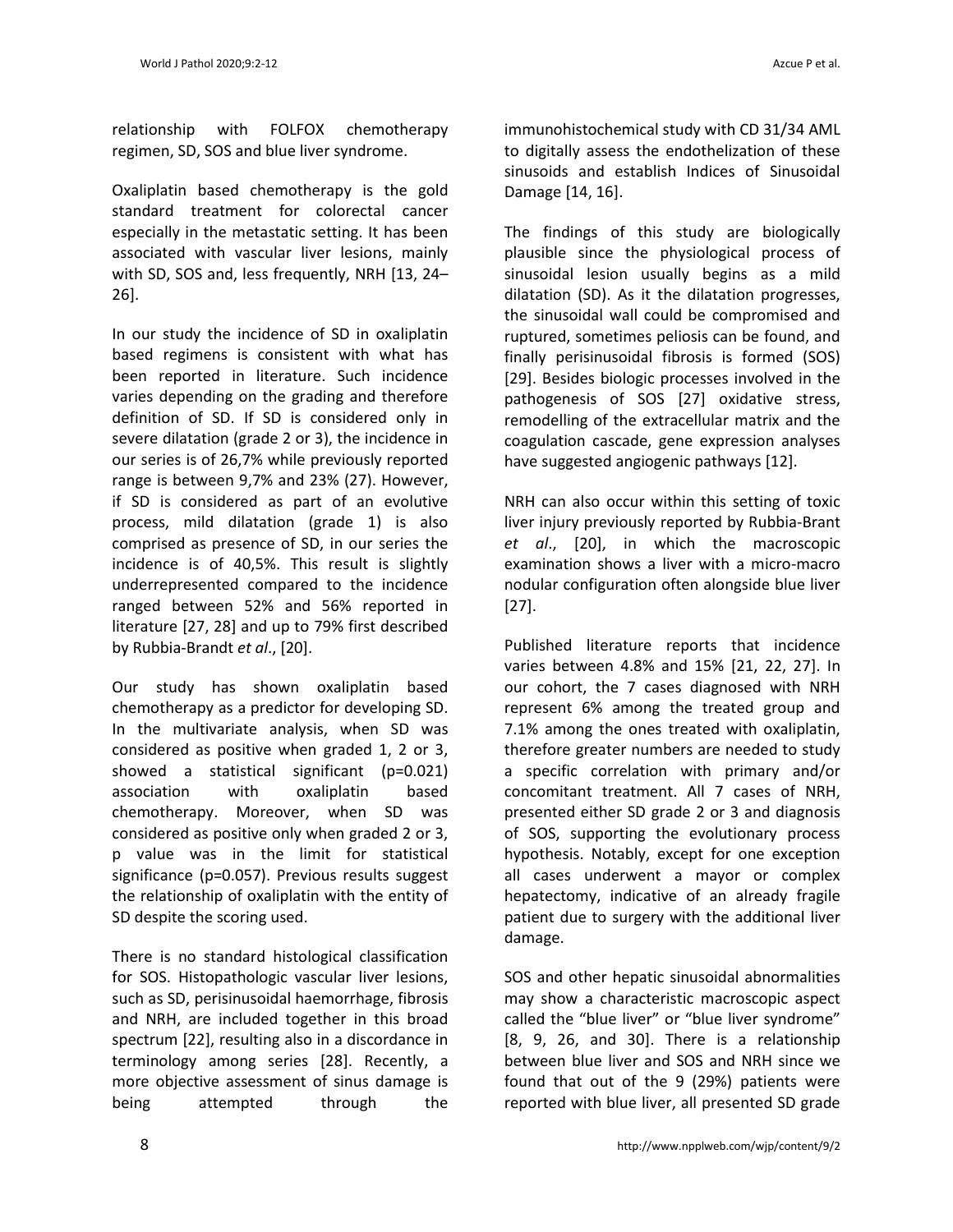2 (33.3%) or 3 (66.6%) and all with were treated with oxaliplatin based chemotherapy. Furthermore, all 9 cases presented SOS and 4 presented the final stage of NRH, suggesting the macroscopical finding of blue liver might be indicative of advanced hepatic vascular lesions.

The effect on vascular alterations of 5FU in combination with oxaliplatin, irinotecan or capecitabine based regimens, has not been extensively studied. Although not the main object of this manuscript, this study found a possible correlation for 5-FU and the development of SOS in the multivariate analysis (p=0.067) in accordance to some publications [25, 26, 28] as a possible synergic effect.

These results should be further studied since from the 88 patients treated with 5-FU, 80 were in combination with oxaliplatin and 8 with either irinotecan or capecitabine. Additionally, we found a reduced incidence of SD in irinotecan based regimens (p=0.053), also in line with some publications [13]. However, the number of patients treated with irinotecan in our series is limited (17 patients).

Longer survival rates have been proven with the use of monoclonal antibodies in addition to oxaliplatin based regimens. It has been also published a potential benefit of the use of Bevacizumab as "protective factor" for developing sinusoidal lesions [19, 20, 31], and even with Cetuximab [32], however this was not evident in our analysis.

Out of the scope of this study are the clinical implications of our histological findings in morbidity and mortality to establish prognostic factors, a prospective study is needed. The main limitation of our study is the number of liver resections given the low incidence of previously discussed hepatic vascular alterations. With more events of interest, a more powerful subgroup analysis could be performed, especially for NRH.

# **Conclusions**

In conclusion, sinusoidal lesions and NHR are not frequent; the incidence of these vascular lesions in our series is similar to others reported in literature. Oxaliplatin based chemotherapy regimens, have a relationship with the development of these sinusoidal lesions and with the appearance of NRH. The role of 5-FU although not extensively studied, seems to act as a synergic factor for vascular alterations. Preventive strategies such as the use of bevacizumab are still not clear. These vascular alterations are part of an evolutionary process that starts with a mild SD and may progress to fibrosis and SOS and finally NRH.

# **Learning Points**

1. Systemic Oxaliplatin- based chemotherapies are associated with sinusoidal lesions in liver parenchyma.

2. Sinusoidal dilatation, sinusoidal obstruction syndrome and nodular regenerative hyperplasia are part of an evolutionary process.

3.5-Fluorouracil seems also to have a synergic effect on these vascular lesions when in chemotherapy combined therapies.

# **List of Abbreviations Used**

- 5-FU : 5-Fluorouracil
- CRLM : Colorectal Liver Metastasis

FOLFOX: Chemotherapy regimen based on 5- Fluorouracil + Leucovorin + Oxaliplatin

- NRH : Nodular Regenerative Hyperplasia
- SD : Sinusoidal Dilatation
- SOS : Sinusoidal Obstruction Syndrome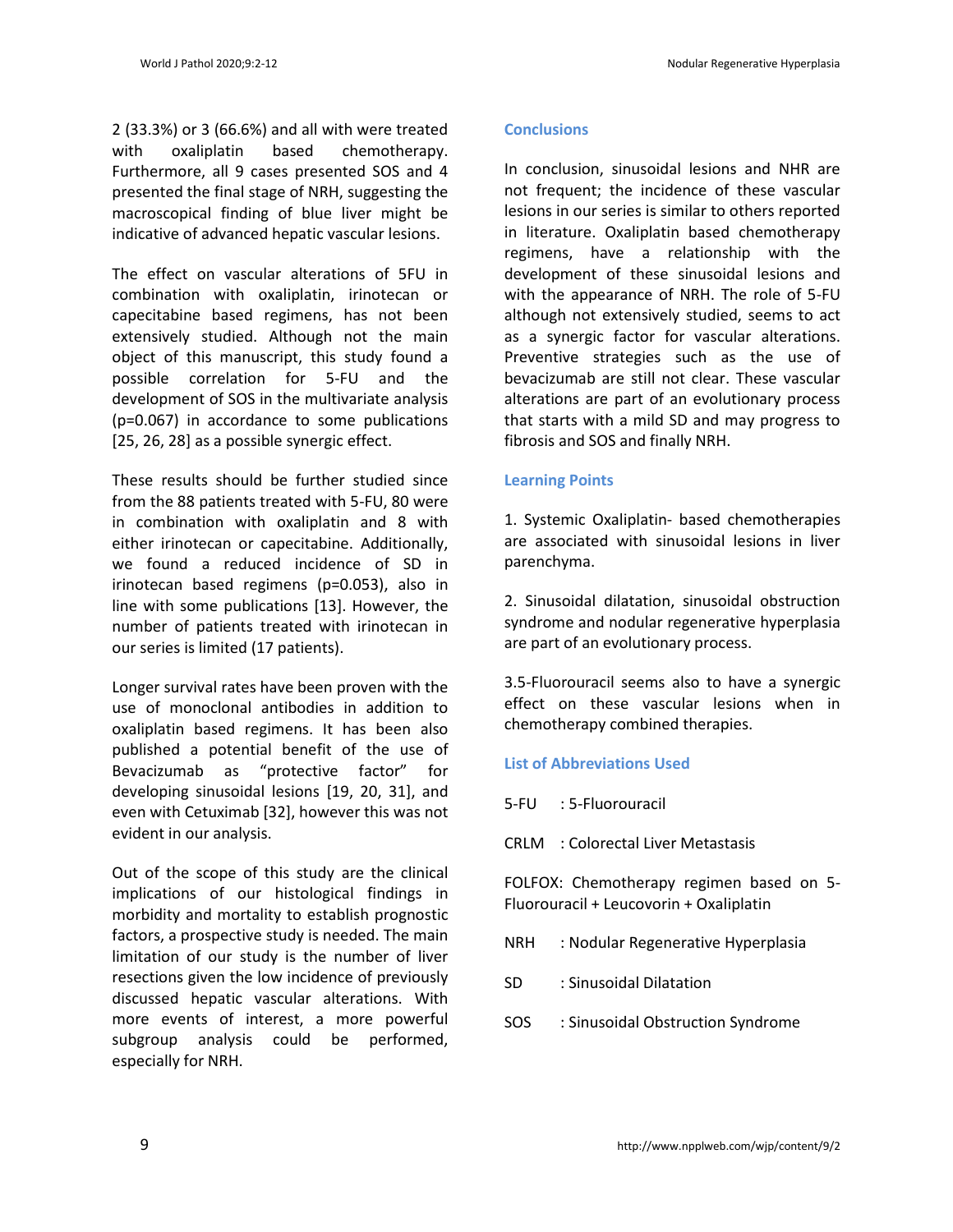#### **Declaration of Interest**

**PA** works for Institut de Recherches International Servier (I.R.I.S.) however, there were no affiliation or financial involvement with this or any other organization or entity, with financial or scientific interest, with the subject matter or materials discussed in the manuscript.

All other authors reported no conflicts of interest.

# **Authors' Contributions**

**PA** designed the study, contributed with data acquisition, performed data analysis and interpretation, draft writing, review and edition of final manuscript,

**MGD** conceptualized the study, participated in the study design, literature search, read, revised and approved the final manuscript for submission,

**MM** participated in the acquisition of data, methodology and interpretation the histological slides, review and edition of the final manuscript,

**IA** participated in the acquisition of data, interpreted the histological slides, review and edition of the final manuscript,

**AG** performed the analysis and interpretation of data, software management and reviewed and edit and approved the final manuscript.

All authors have read and agreed to the published version of the manuscript.

# **References**

1. Nordlinger B, Sorbye H, Glimelius B, Poston GJ, Schlag PM, Rougier P, et al. Perioperative chemotherapy with FOLFOX4 and surgery versus surgery alone for resectable liver metastases from colorectal cancer (EORTC Intergroup trial 40983): a randomised controlled trial. The

Lancet. 2008; 371(9617):1007-16. [\[PubMed\]](https://pubmed.ncbi.nlm.nih.gov/18358928/) [\[PMC Full Text\]](https://www.ncbi.nlm.nih.gov/pmc/articles/PMC2277487/)

- 2. Adam R, Delvart V, Pascal G, Valeanu A, Castaing D, Azoulay D, et al. Rescue Surgery for Unresectable Colorectal Liver Metastases Downstaged by Chemotherapy: A Model to Predict Long-term Survival. Ann Surg. 2004; 240(4):644–58. [\[PubMed\]](about:blank) [\[PMC Full Text\]](about:blank)
- 3. Araujo RLC, Gönen M, Herman P. Chemotherapy for Patients with Colorectal Liver Metastases Who Underwent Curative Resection Improves Long-Term Outcomes: Systematic Review and Meta-analysis. Ann Surg Oncol. 2015; 22(9):3070–8. [\[PubMed\]](about:blank)
- 4. Kanas G, Taylor A, Primrose JN, Langeberg WJ, Kelsh MA, Mowat FS, et al. Survival after liver resection in metastatic colorectal cancer: review and meta-analysis of prognostic factors. Clin Epidemiol. 2012; 4:283–301. [\[PubMed\]\[PMC Full](about:blank)  [Text\]](about:blank)
- 5. Vera R, González-Flores E, Rubio C, Urbano J, Valero Camps M, Ciampi-Dopazo JJ, et al. Multidisciplinary management of liver metastases in patients with colorectal cancer: a consensus of SEOM, AEC, SEOR, SERVEI, and SEMNIM. Clin Transl Oncol. 2020; 22(5):647–62. [\[PubMed\]\[PMC Full text\]](about:blank)
- 6. Stoffel EM, Mangu PB, Gruber SB, Hamilton SR, Kalady MF, Lau MWY, et al. Hereditary Colorectal Cancer Syndromes: American Society of Clinical Oncology Clinical Practice Guideline Endorsement of the Familial Risk–Colorectal Cancer: European Society for Medical Oncology Clinical Practice Guidelines. J Clin Oncol. 2015; 33(2):209–17. [\[PubMed\]](https://pubmed.ncbi.nlm.nih.gov/25452455/) [\[PMC Full Text\]](https://www.ncbi.nlm.nih.gov/pmc/articles/PMC5321096/)
- 7. National Comprehensive Cancer Network. Colon Cancer (Version 2.2019) [Internet]. 2019 [Accessed 2020, May 10]. Available from: https://www.nccn.org/professionals/physician\_gl s/default.aspx
- 8. DeLeve LD, Wang X, Guo Y. Sinusoidal endothelial cells prevent rat stellate cell activation and promote reversion to quiescence. Hepatology. 2008; 48(3):920–30. [\[PubMed\]\[PMC Full Text\]](about:blank)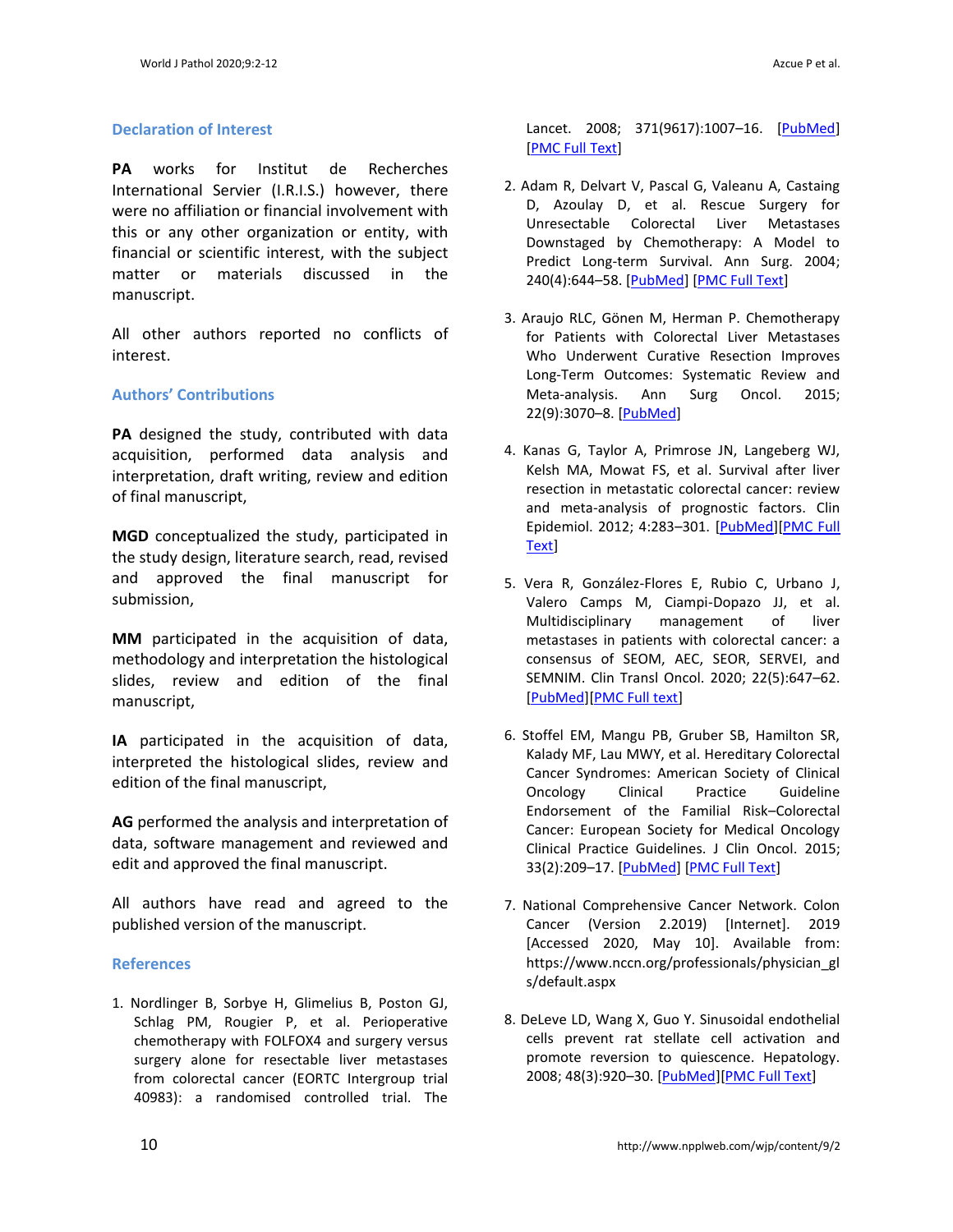- 9. Rubbia-Brandt L, Audard V, Sartoretti P, Roth AD, Brezault C, Le Charpentier M, et al. Severe hepatic sinusoidal obstruction associated with oxaliplatin-based chemotherapy in patients with metastatic colorectal cancer. Ann Oncol. 2004; 15(3):460–6. [\[PubMed\]](about:blank)
- 10. Vauthey J-N, Pawlik TM, Ribero D, Wu T-T, Zorzi D, Hoff PM, et al. Chemotherapy Regimen Predicts Steatohepatitis and an Increase in 90- Day Mortality After Surgery for Hepatic Colorectal Metastases. J Clin Oncol. 2006;24(13):2065–72. [\[PubMed\]](about:blank)
- 11. Duwe G, Knitter S, Pesthy S, Beierle AS, Bahra M, Schmelzle M, et al. Hepatotoxicity following systemic therapy for colorectal liver metastases and the impact of chemotherapy-associated liver injury on outcomes after curative liver resection. Eur J Surg Oncol. 2017; 43(9):1668–81. [\[PubMed\]](about:blank)
- 12. Robinson SM, Mann J, Vasilaki A, Mathers J, Burt AD, Oakley F, et al. Pathogenesis of FOLFOX induced sinusoidal obstruction syndrome in a murine chemotherapy model. J Hepatol. 2013; 59(2):318–26. [\[PubMed\]](about:blank) [\[PMC Full Text\]](about:blank)
- 13. Baumgaertner I, Ratziu V, Vaillant J-C, Hannoun L, Poynard T, André T. Toxicité hépatique de la chimiothérapie du cancer colorectal métastatique: revue de la littérature. Bull Cancer (Paris). 2010; 97(5):559–69. [\[PubMed\]](about:blank)
- 14. Stevenson HL, Prats MM, Sasatomi E. Chemotherapy-induced Sinusoidal Injury (CSI) score: a novel histologic assessment of chemotherapy-related hepatic sinusoidal injury in patients with colorectal liver metastasis. BMC Cancer. 2017; 17(1):35. [\[PubMed\]](about:blank) [\[PMC Full Text\]](about:blank)
- 15. Fonseca GM, Herman P, Faraj SF, Kruger JAP, Coelho FF, Jeismann VB, et al. Pathological factors and prognosis of resected liver metastases of colorectal carcinoma: implications and proposal for a pathological reporting protocol. Histopathology. 2018; 72(3):377–90. [\[PubMed\]](about:blank)
- 16. Moreno Prats M, Sasatomi E, Stevenson HL. Colorectal Liver Metastases: A Pathologist's Guide to Creating an Informative Report and

Improving Patient Care. Arch Pathol Lab Med. 2019;143(2):251–7. [\[PubMed\]](about:blank)

- 17. Wolf PS, Park JO, Bao F, Allen PJ, DeMatteo RP, Fong Y, et al. Preoperative Chemotherapy and the Risk of Hepatotoxicity and Morbidity after Liver Resection for Metastatic Colorectal Cancer: A Single Institution Experience. J Am Coll Surg. 2013; 216(1):41–9. [\[PubMed\]](about:blank)
- 18. Viganò L, Capussotti L, De Rosa G, De Saussure WO, Mentha G, Rubbia-Brandt L. Liver Resection for Colorectal Metastases after Chemotherapy: Impact of Chemotherapy-Related Liver Injuries, Pathological Tumor Response, and Micrometastases on Long-term Survival. Ann Surg. 2013; 258(5): 731–42. [\[PubMed\]](https://pubmed.ncbi.nlm.nih.gov/24045448/)
- 19. Volk AM, Fritzmann J, Reissfelder C, Weber GF, Weitz J, Rahbari NN. Impact of Bevacizumab on parenchymal damage and functional recovery of the liver in patients with colorectal liver metastases. BMC Cancer. 2016; 16(1):84. [\[PubMed\]\[PMC Full Text\]](about:blank)
- 20. Rubbia-Brandt L, Lauwers G, Wang H, Majno P, Tanabe K, Zhu A, et al. Sinusoidal obstruction syndrome and nodular regenerative hyperplasia are frequent oxaliplatin‐associated liver lesions and partially prevented by bevacizumab in patients with hepatic colorectal metastasis. Histopathology. 2010; 56(4):430–9. [\[PubMed\]](about:blank)
- 21. Hubert C, Sempoux C, Humblet Y, van den Eynde M, Zech F, Leclercq I, et al. Sinusoidal obstruction syndrome (SOS) related to chemotherapy for colorectal liver metastases: factors predictive of severe SOS lesions and protective effect of bevacizumab. HPB. 2013; 15(11):858–64. [\[PubMed\] \[PMC Full Text\]](about:blank)
- 22. Ryan P, Nanji S, Pollett A, Moore M, Moulton C-A, Gallinger S, et al. Chemotherapy-induced Liver Injury in Metastatic Colorectal Cancer: Semiquantitative Histologic Analysis of 334 Resected Liver Specimens Shows That Vascular Injury but not Steatohepatitis Is Associated With Preoperative Chemotherapy: Am J Surg Pathol. 2010; 34(6):784–91. [\[PubMed\]](https://pubmed.ncbi.nlm.nih.gov/20421779/)
- 23. Gómez Dorronsoro ML, Vera R, Ortega L, Plaza C, Miquel R, García M, et al. Recommendations of a